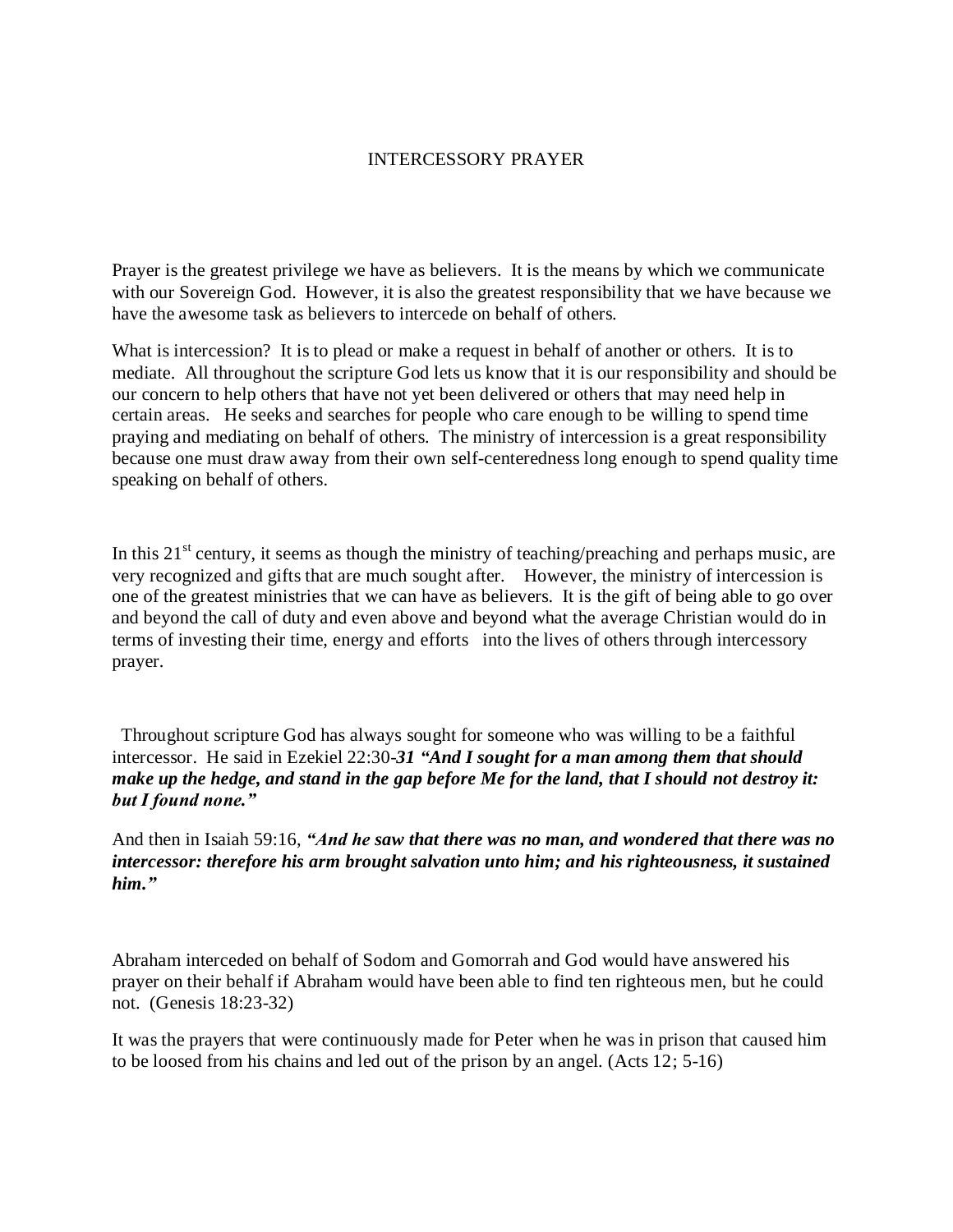# OTHER EXAMPLES OF INTERCESSION IN SCRIPTURE:

## For sinners:

Therefore will I divide him a portion with the great, and he shall divide the spoil with the strong; because he hath poured out his soul unto death: and he was numbered with the transgressors; and he bare the sin of many, and made intercession for the transgressors. (Isaiah 53:12)

## For weak believers:

But I have prayed for thee, that thy faith fail not: and when thou art converted, strengthen thy brethren. (St.Luke 22:32)

## For enemies:

Then said Jesus, Father forgive them; for thy know not what they do, and they parted his rainment, and cast lots. (St. Luke 23:24)

#### For sending the comforter:

And I will pray the Father, and he shall give you another Comforter, that he may abide with you forever; (St. John 14:16)

#### Special for the church:

I pray for them; I pray not for the world, but for them which thou hast given me; for they are thine. (St. John 17:9).

#### Salvation through:

Wherefore he is able also to save them to the uttermost that come unto God by him, seeing he ever liveth to make intercession for us. (Hebrews 7:25).

There are definite requirements to be a successful intercessor. Some of those requirements include: faith, persistence, determination, patience and compassion.